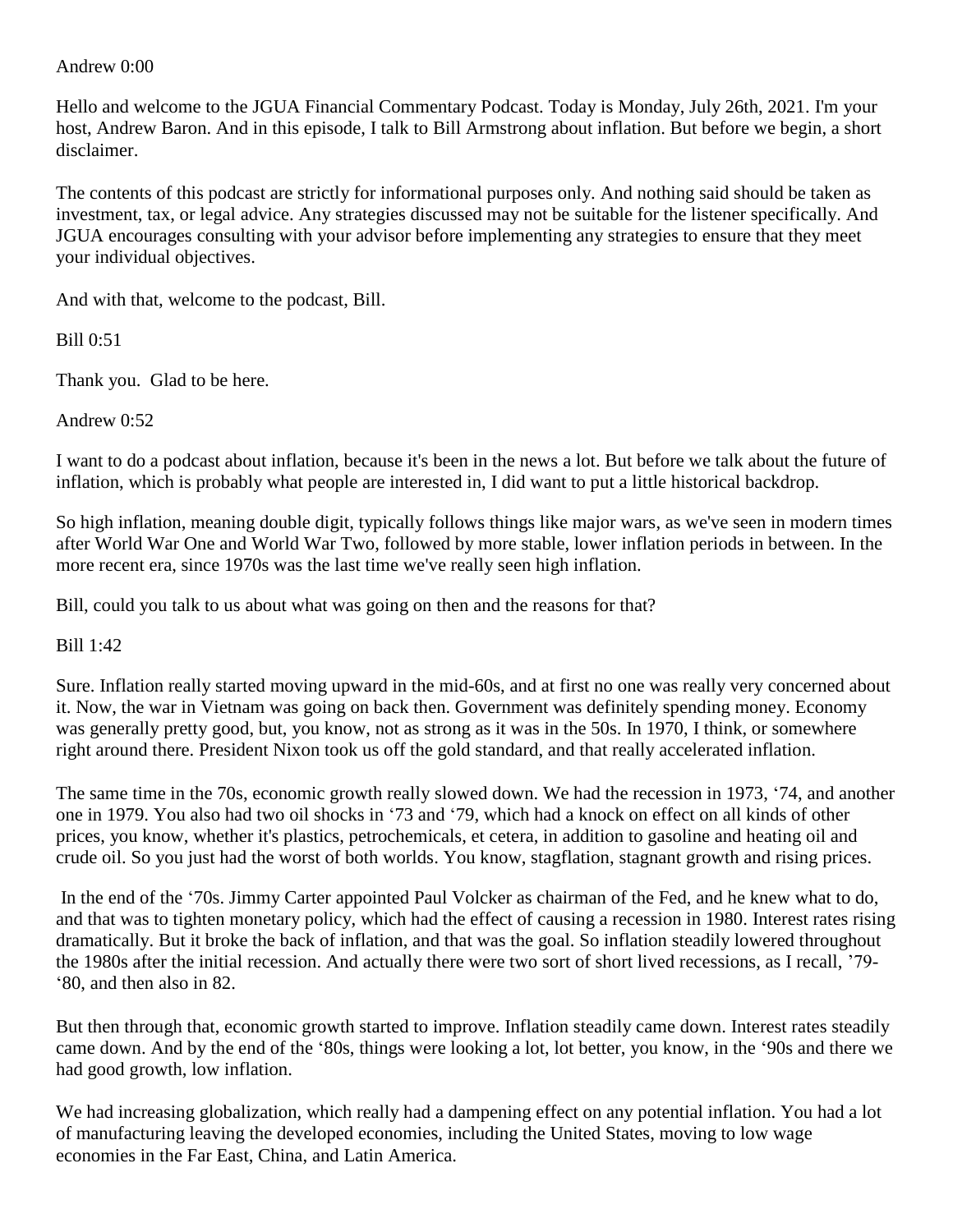That lowered inflation. Of course, it had other negative impacts as well, but kept inflation low. I remember early in the 00's and economists figuring that calculating that Wal-Mart alone because of its sourcing in China, had lowered the rate of the US economy by one percent per year for a decade, which was pretty eye-opening.

That pretty much continued through the 00's. And then obviously, the financial crisis. Interest rates have now been coming down for the last decade, and inflation all this time has remained under control until very recently. And that when I say recently, you know, we're only talking about the last couple of quarters, and that is as our economy and the world economy is rebounding from the Covid shutdowns, my opinion and I agree with the Fed and a lot of economists think this, too, is that this is going to be transitory. There's still a lot of supply chain disruptions that are preventing supply from catching up with demand.

Demand has suddenly gotten very strong from very low demand a year ago, and nothing was going on 'til now. But, you know, companies can't get supplies or inventory from overseas and to this country. And so when you have high demand and restricted supply, you get higher prices.

But that is not going to last every day. Covid infection rate, you know, is going to have fits and starts. But slowly but surely, it's going to come down and we're going to see supply opening up and getting more plentiful again. And I think that will take inflation back down to the low single digits.

# Andrew 5:40

A lot of the numbers you see are also comparing year-over-year. So, yes, 2020 was an exceptionally down year. So it's almost like we're getting back to normal. So to compare a bad year versus a normal year, it looks higher than it really is, right?

#### Bill 5:56

That's correct. It probably makes more sense to look at the two year trend rather than just a one year trend.

#### Andrew 6:01

And to follow up on your supply chain, a lot of the demand is people were unable to spend. So they're kind of catching up to what they may, what is spent or supposedly some of that.

## Bill 6:14

Yeah, not only could they not spend, they ended up saving a lot of money. So savings rate went way up. Now the people are willing to spend.

They also have the money to spend. So because they didn't spend any money last year. Yeah--all of those things are sort of happening at the same time. And that's causing a near term—I still think what will be transitory increase in overall prices.

One area that I think could see sticky price increase is in rent. Apartment rents, I'm hearing, are going up high single digit, low double digit, depending on what market we're looking at. And that tends to only go in one direction.

So if landlords are able to put in an eight or 10 percent increase and their tenants don't move out and they pay it, they're not going to lower them the next year. So that area of inflation could be more permanent.

But I think in general, though, the inflation rate for goods and most services will come down again as the supply increases.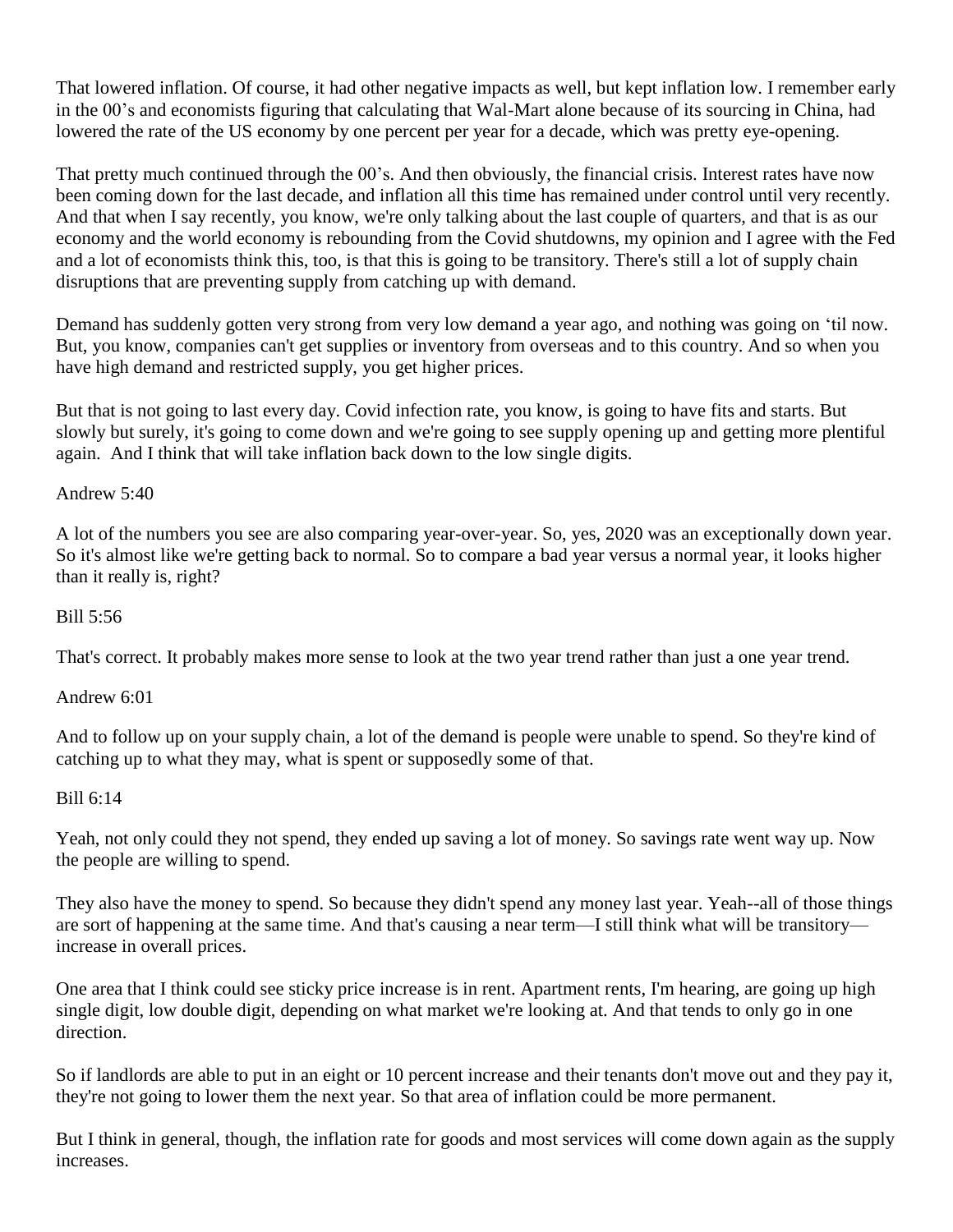# Andrew 7:25

The other areas of the economy that I've seen have major increases are child care, wages in some places as well.

Do you think that will add to the inflation?

Bill 7:37

To an extent, wages are another area where if you raise somebody's pay. Good luck telling them a year later. You know what? I'm taking that back. That doesn't go over too well.

I think companies are obviously resistant to doing that, but they've got to do what they've got to do. I think when economists refer to inflation as transitory, I don't think they mean it's going to reverse at some point.

You know, if the average wage goes from fifteen dollars an hour to 16 dollars an hour, it's not going to go back down again, but it's not going to keep increasing at that same rate. So it might stay at 16 or might go up very slowly, very slightly.

Once the near term inflation has calmed down.

# Andrew 8:20

I'm kind of catching you off guard with this question. But what about in our profession, we hear lots about baby boomers retiring, which means oftentimes it means that high level positions, director level positions that they're retiring from and the next generation is taking over.

Wouldn't that be a place where you could see salary compression? You know, if someone was making 200 percent of what the person below them was, if you only give that person a 50 percent raise, it's still an increase to them. But the company saves money.

# Bill 8:52

Absolutely right. So, yeah, that's a good point. That is one way, a sort of a stealthy way that wages can actually go in reverse and decline paying less for the same job. Exactly.

# Andrew 9:06

Looking ahead, what's in place now that's different than the 1970s, 1980s? Than the current time, 2021?

# Bill 9:13

Well, we have a very low interest rate. Unemployment, even though it obviously spiked up because of the Covid. It's come down a lot. A lot of those jobs have returned. And so unemployment, even though unemployment today is still higher than it was, you know, immediately preceding the pandemic. It's still far lower than it was in the 1970s. 1970's had, you know, was not only stagnant growth, it was also high unemployment.

They used to have a misery index where they would add unemployment and inflation in the late 70s. Both of them were double digits. You know, those were bad times back then, I think the Fed is much more cognizant of how to deal with that today than they were back then, and more willing to be accommodative, obviously to keep the economy moving along. I think that's very, very big difference.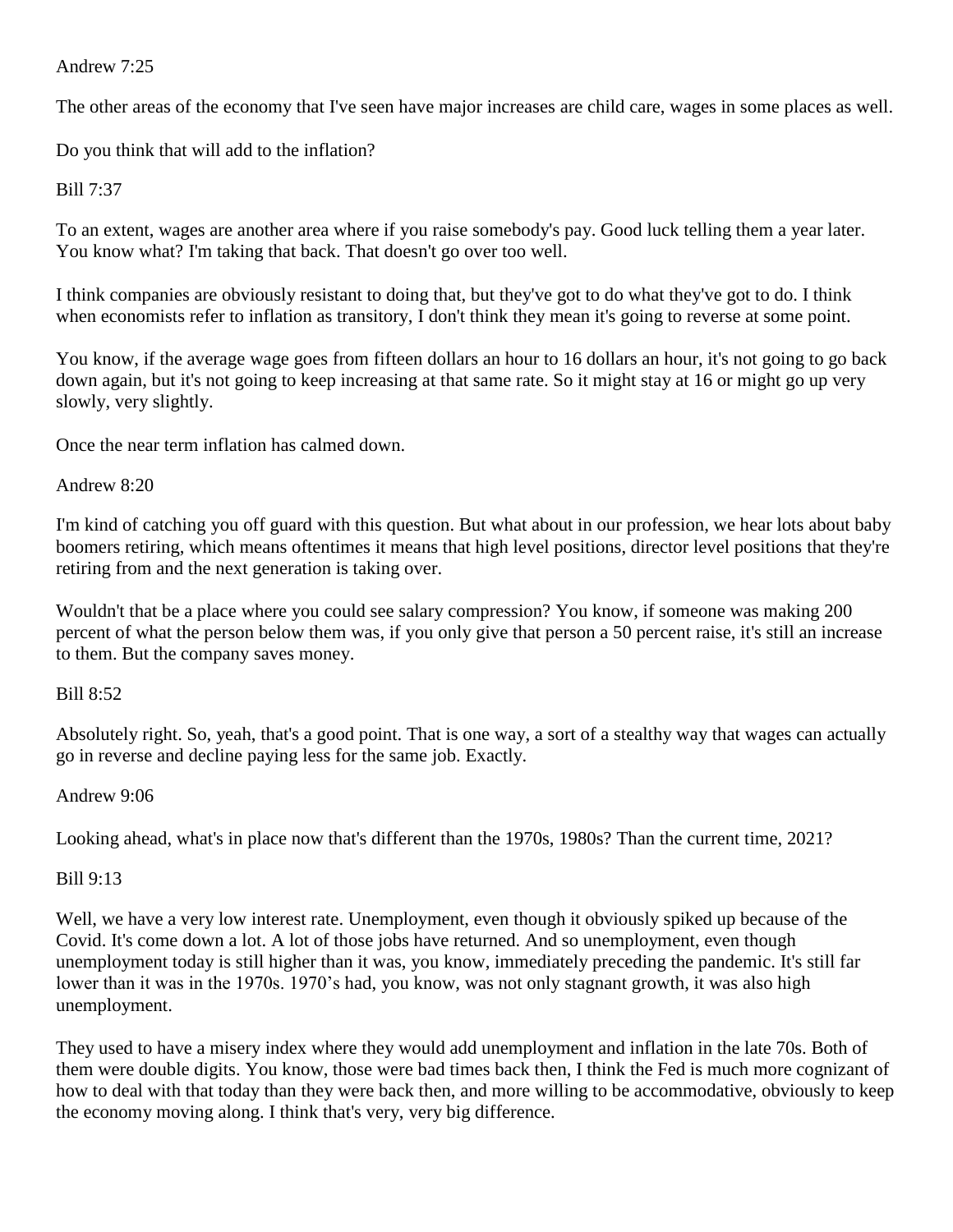## Andrew 10:08

And I'm kind of making these terms up. So I feel like we maybe had a "stage one of globalization" in the early 2000s of companies becoming more international. But with the growth in Internet and the future of 5G and technologies like that, I can see individual workers kind of getting more competitive in the global environment. Would that also kind of hedge inflation, since you're more competitive globally?

## Bill 10:37

Yes. At the same time, the supply issues that a lot of international companies have confronted since the pandemic have made them realize that while buying from China, and places like that, is very cheap, the supply chain isn't always dependable.

And you're seeing a lot of countries and companies taking another look at their overall supply chains. And I think you might see some repatriation of production and out of jobs. Back to this country and Europe and other developed economies.

As companies want to hedge their supply risks a little bit more than they did, realizing that putting all their eggs in one basket, so to speak, in terms of, you know, ordering everything from the Far East while it works most of the time, sometimes it doesn't when it doesn't. Then you got, you know, you've got a big problem.

## Andrew 11:38

What are your thoughts on population decrease and stagnation, especially in and advanced economies? And how that plays a role in the future of inflation?

#### Bill 11:48

It would certainly lead to fewer people going after the same number of jobs or the same or even possibly growing number of jobs. But yeah, less competition, less workers out there. So they would be able to pick and choose their jobs more easily and probably demand higher wages. Now, as population declines, on the other hand, you're going to have less consumer demand for a whole host of things that consumers buy because there are going to be less buyers. Now, the United States has always been able to get around that through immigration. And, of course, that that goes in cycles depending on which way the political winds are blowing. But that's one way to get around that particular issue.

You know, it's interesting. You know, China had the one child policy going back 30 or 40 years now, and they suddenly realize they've got a demographic problem now because their population is going to start actually shrinking if it hasn't already.

Even though a number of years ago they upped the one child policy to two children and then very recently up to three. But because it's very expensive to have children. Population hasn't generally embraced that. So they're still at reproducing at below replacement level, as a demographers call it.

That's going to be an interesting development, as you know, in future decades, especially as you have fewer working age people and more retirees that have to be supported by those working age people in terms of, you know, pensions and Social Security and medical payments.

Those are issues that China, as well as the more developed world in Europe and North America are going to be looking at.

Andrew 13:36